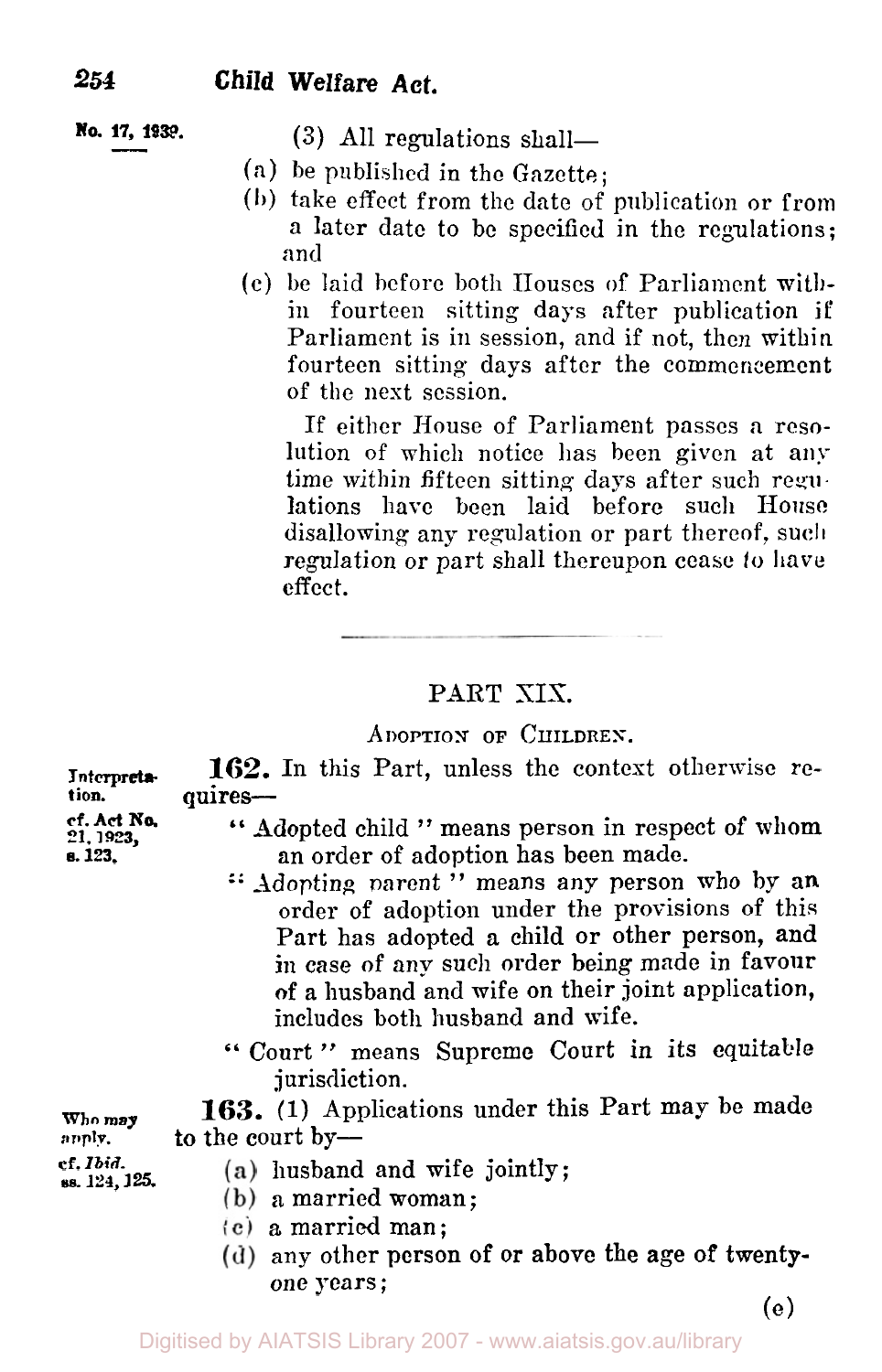**No. 17. 1939.** (e) the Minister on behalf of any person within any of the foregoing classes who has given to him an authority in writing to make the application.

(2) In the case of an application made by or **on**  behalf of *a.* married woman or a married man, the consent in writing of the spouse of the applicant shall be furnished except where the applicant is living apart from such spouse.

(3) Any applicant may be represented by counsel or attorney at the hearing of the application.

**164. (1)** The court may, in the form prescribed **by Court may**  rules of court make an order for adoption of any child in make order. favour of the person by whom or on whose behalf the  $^{121}$ <sub>1923, ss. 124,</sub>  $^{124}$ application was made. 125.

(2) The court may make an order of adoption **Adoption of**  in favour of the person by whom or on whose behalf the **person over** application vas made in respect of a person who has **years of**  reached the age of sixteen years but has not reached the <sup>age.</sup> **age** of twenty-one years if the court is of opinion that good reasons exist to justify such order.

**165.** (1) Applications under this Part of this **Act Hearing of**  may be heard by the court in open court or in public **or applications cf.** *Ibid.*  private chambers. *s.* **125A.** 

*(2)* At the hearing of any application under this Part of this Act, the court may order that any person other than the parties thereto and the persons representing them upon the application, shall be excluded from the court-room or other place of hearing.

**166.** (1) For all purposes connected with any appli- **Minister**  cation under this Part of this Act, the Minister may be may be represented represented by an officer of the Child Welfare Depart- **by officer**  ment who is authorised in that behalf by an instrument appointed in writing in an table of the function  $\frac{1}{\sqrt{2}}$ in writing in or to the effect of the form prescribed by  $_{cf. \text{thid.}}$ rules of court. **S. 125B. S. 125B.** 

(2) The authority may authorise the person *so*  appointed to represent the Minister either generally in applications under this Part of this Act or for the purposes of any particular application.

**(3)** The instrument shall be lodged in the **office of** the Master in Equity, and where the authority authorises the officer to represent the Minister generally shall

Digitised by AIATSIS Library 2007 - www.aiatsis.gov.au/library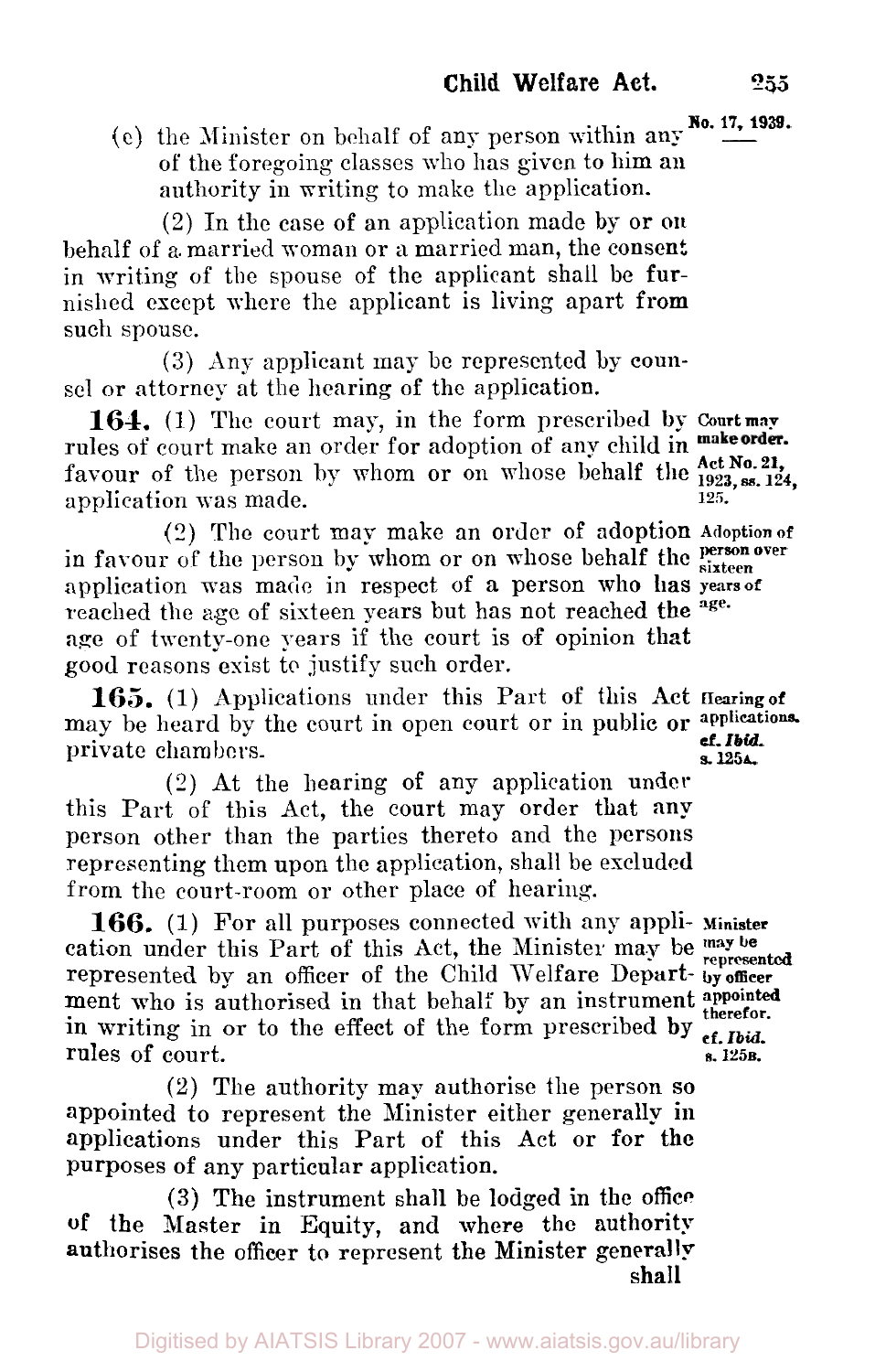**No. 17 1939.**  shall remain in force until revoked by another instrument under the hand of the Minister lodged in the said office.

**(4)** The court shall take judicial notice of the signature of the Minister to any such instrument as is mentioned in this section.

**167.** An order of adoption shall not be made unless the court is satisfied-

- (a) that the person in whose favour it is proposed that the order should be made is of good repute and a fit and proper person to have the care of the child or person proposed to be adopted and of sufficient ability to maintain, clothe, support, train and educate the child or person proposed to be adopted: and
- (b) that the welfare and interest of the child or person proposed to be adopted will be promoted by the adoption; and
- (c) if the child or person proposed to be adopted is over the age of twelve years, that the child **or**  person consents to the adoption; and
- (d) that the parents of the child or person proposed to be adopted or such one of them as is living consent or consents to the adoption, or if the child or person proposed to be adopted is illegitimate that the mother consents to the adoption, or if the child or person proposed to be adopted has a guardian, that such guardian consents to the adoption:

Provided that the court may dispense with the consent referred to in paragraph (c) or in paragraph (d) of this section where, having regard to the circumstances, the court deems it just and reasonable so to do.

Effect of order. cf. Act NO. **6, 1896, ss. 7, 8** (W.A.). Act **No.** 21, **1923, s. 127.** 

**168.** When an order of adoption is made, for all purposes civil and criminal, and as regards all legal and equitable rights and liabilities, the adopted child shall be deemed to be **a** child of the adopting parent, and the adopting parent shall be deemed to be **a** parent of the adopted child, as if such child had been born to such adopting parent in lawful wedlock, and the order of adoption

**Matters** to be proved before order made. **cf. Act So.**  6, **1896, s. 5**  ( **W.A.).**  Act No. 21, 1923, **s. 126.**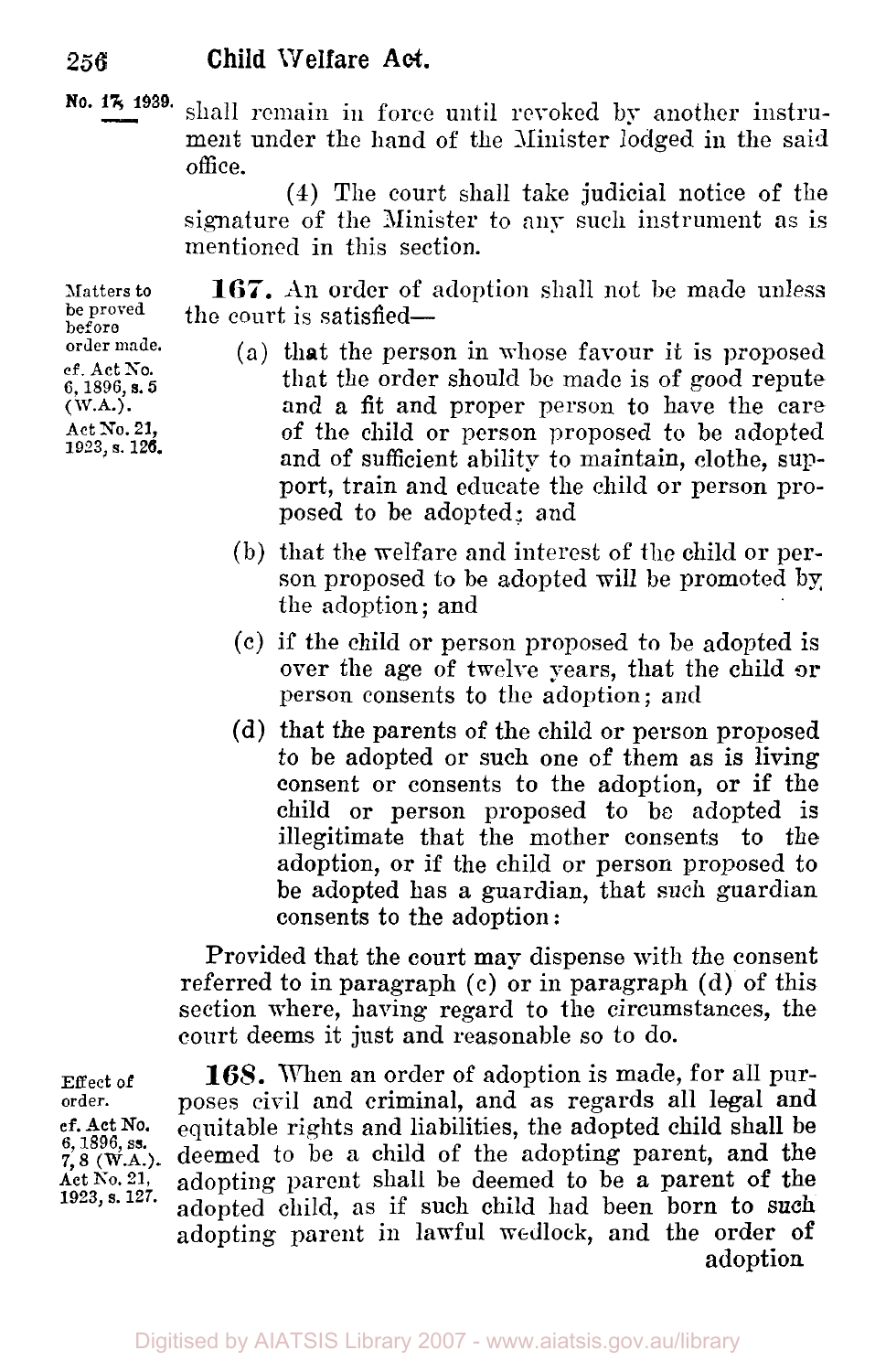adoption shall terminate all rights and liabilities exist-<sup>No. 17, 1939.</sup> ing between the child and his natural parents other than the right of the child to take property as heir or next of kin of his natural parents or of their lineal or collateral kindred :

Provided always that such adopted child shall not by such adoption-

- (a) acquire any right, title, or interest in any property under any deed, will, or instrument whatsoever made or executed prior to the date of such order of adoption unless it is expressly so stated in such deed, will, or instrument;
- (b) be entitled to take any property limited to the heirs of the body of the adopting parent;
- (c) be entitled to take any property as nest of **kin**  to any lineal or collateral kindred of the adopting parent;
- (d) **be** entitled to take any property as nest of kin to any child of the adopting parent.

**169.** When an order for adoption is made the adopted Child to take child shall take the surname of the adopting parent in *adopting parent.*  substitution for his own surname. **Example 1** of Act No. 6.

**1896.** s. **10 (W.A.)** : **Act No. 69, 1924,** *s.* **2F** : **Act No. 21, 1923, s. 128.** 

**170.** The court, on the application of an adopting Order may parent or of a reputable person on behalf of an adopted of Act No. parent or of a reputable person on behalf of an adopted  $_{cf.}^{be.}$ parent of of a reputable person on behalf of an adopted ef. **Act No.**<br>
child, may vary or discharge any order of adoption 86, 1908, subject to such terms and conditions as it thinks fit.

When an order of adoption is discharged, then, subject to the conditions, if any, named in the discharging order, the child or person in respect of whom the order of adoption was made and his natural parents shall be deemed for all purposes to be restored to the same position inter se as existed immediately before the order of adoption was made :

Provided that such restoration shall not affect **any**thing lawfully done whilst the order of adoption **was** in force.

**s.22 (N.Z.).** 

**†1145-I 171.**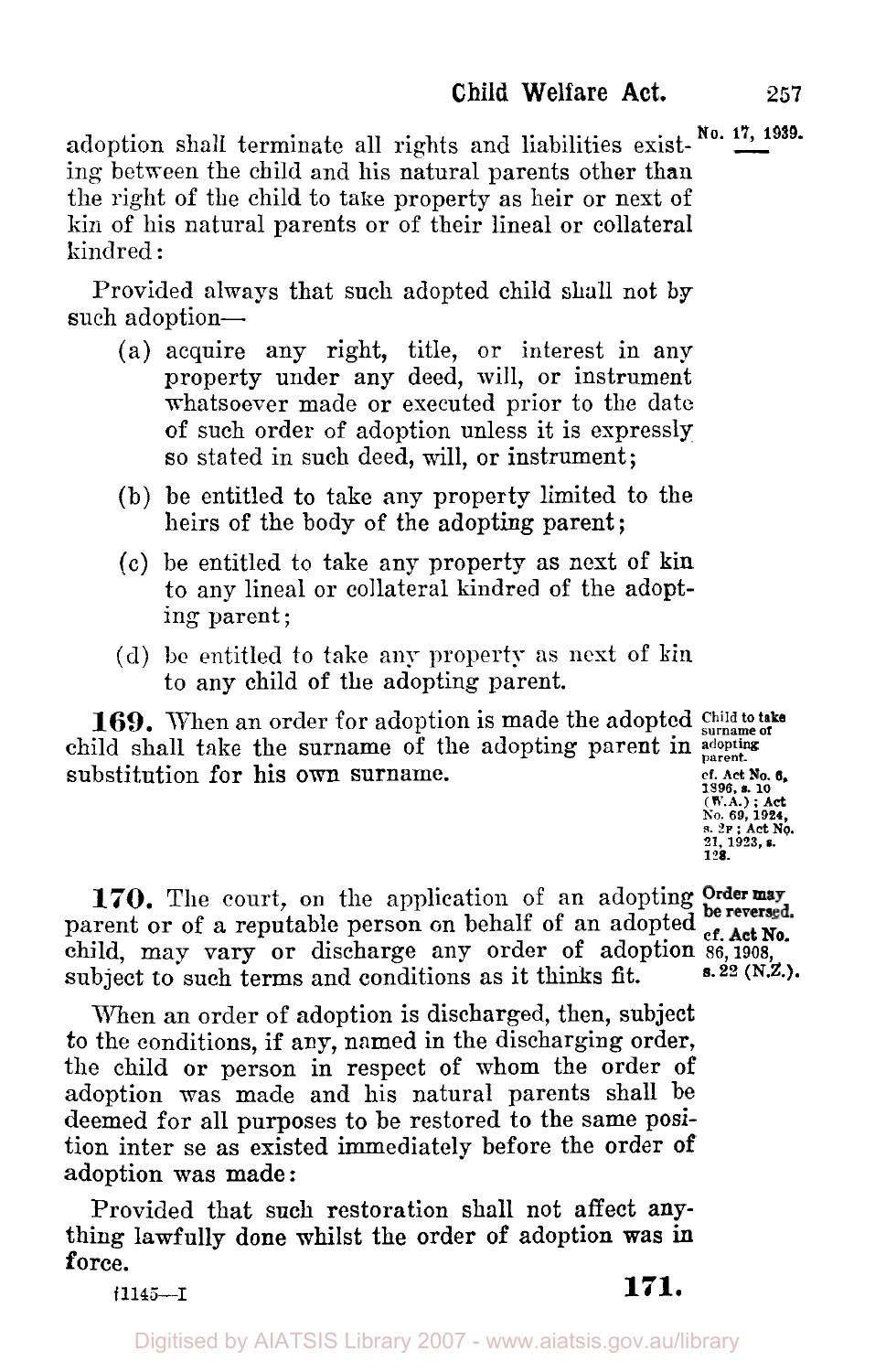**No. 17, 1933.** 

Receipt of premium untawiul. **cf. Act No. 86,**  *(N.Z.). 1908,* **s. 20** 

Registrar-General shall register orders of adoption. cf. Act No. 21. 1923, s. 12SA. Power to

make rules. *Ibid. s. 129.* 

**171.** It shall not be lawful for any person adopting **a** child under this Part to receive any premium or other consideration in respect of such adoption except with the consent of the court.

172. The Registrar-General shall register orders of adoption in the manner for the time being prescribed by rules of court.

**173.** The judges of the Supreme Court or any three of them may make rules for carrying into effect the provisions and objects of this Part, and for providing for the registration of orders of adoption and the payment of fees, and for regulating the costs chargeable by solicitors in connection with applications under this Part, and for preventing the publication of the **names** of the child or person proposed to be adopted and the applicant or either of them in cases in which such publication would be inexpedient :

Provided that all rules made under this section shall-

- (a) be published in the Gazette ;
- (b) take effect from the date of publication or from a later date to be specified in the rules ; and
- (c) be laid before both Houses of Parliament within fourteen sitting days after publication if Parliament is in session, and if not, then within fourteen sitting days after the commencement of the next session.

If either House of Parliament passes **a** resolution of which notice has been given at any time within fifteen sitting days after such rules have been laid before such House disallowing any rule or part thereof, such rule or part shall thereupon cease to have effect.

*258*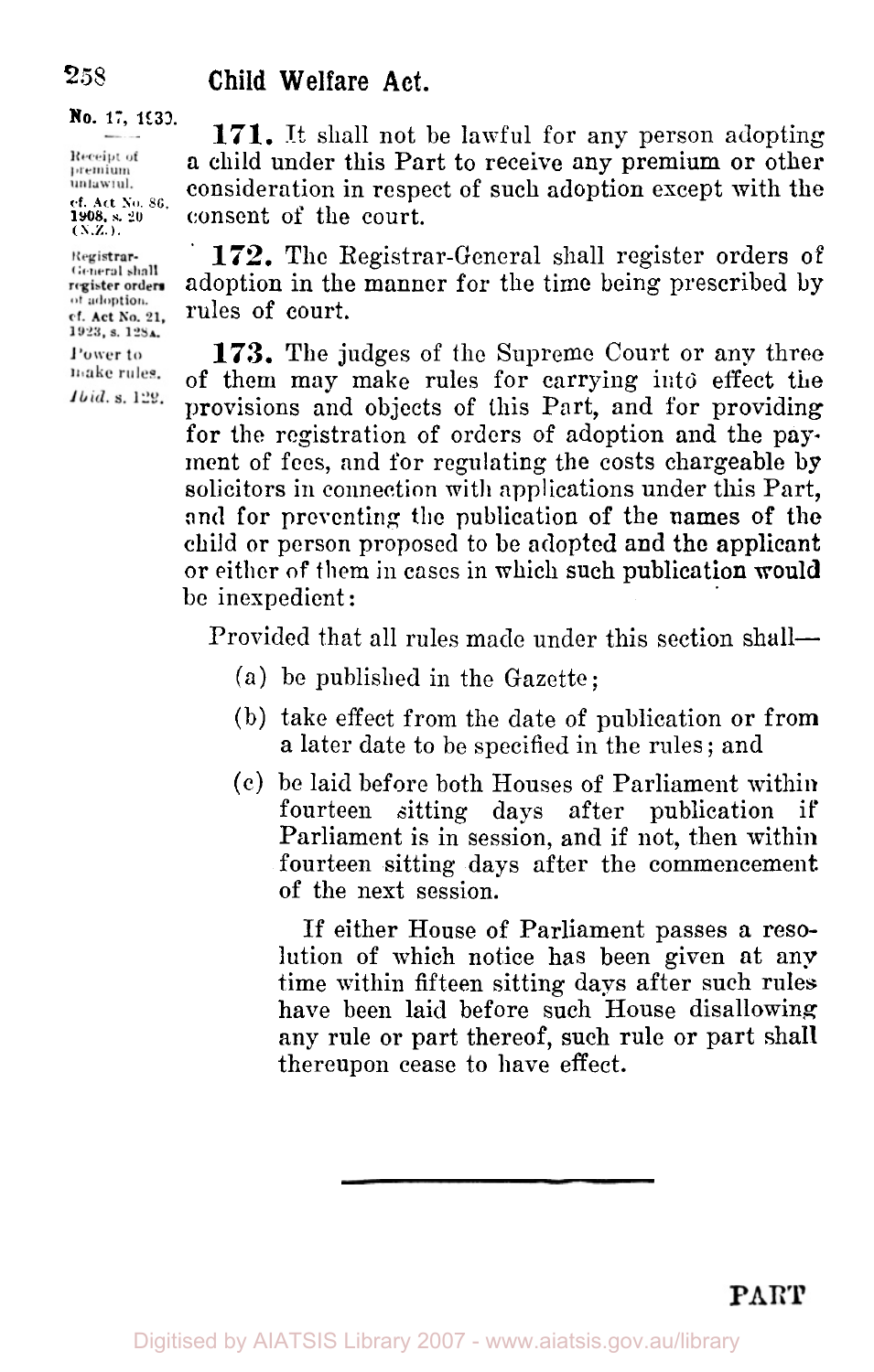# PART XX. **No. 17, 1933.**

## AMENDMENT OF VARIOUS ACTS.

## **DIVISION** *l.-Amendment* of *Interstate Destitute Persons Relief Act,* 1919.

**174.** The Interstate Destitute Persons Relief **Act,**  1919, is amended by inserting nest after subsection one **ment of**  of section sixteen the following new subsection :-  $A_{0.33}^{A_{\text{c}}(1)}$   $A_{1919, s. 16}^{A_{\text{c}}(1)}$ 

*(1A)* Where the order so made enforceable in this State is an order which, if made in this State, might have been made under-

**(a)** the Deserted Wives and Children Act, **1901-**  1939; or

(b) the Child Welfare Act, 1933,

the provisions **of** such Act relating to the enforcement of orders shall, mutatis mutandis, apply to and in respect of thc order so made enforeable in this State.

## **DIVISION** *4.-Amendnment of Deserted Wives and Children Act,* **1901-1931.**

**175.** *(1)* The Deserted Wives and Children Act, 1901- **Amendment** *of*  **1931, as amended by subsequent Acts, is amended-**  $\overrightarrow{ActN0.17}$ 

- **(a)** by inserting at the end of subsection two of **sec. 6.**  section six the following new paragraph :defendant may be proved orally or by the affidavit of the person who made such inquiry and search. The inquiry and search made for the **ex parte.**)
- (b) by omitting from subsection two **of** section **sec 11.**  eleven the words "four shillings" wherever (Disobedaappearing and by inserting in lieu thereof the ence of orders.) words "ten shillings";
- (c) (i) by inserting in subsection one of section **Sec.21.**  twenty-one after the word "direct" the **(Variation**  words "to the Director of the Child Welfare of orders.) Department and";
	- **(ii)** by omitting subsection two of the same section and by inserting in lieu thereof the following subsection : $-$

(2) An application under this section shall **be** heard and determined **by justices**  sitting

**(Justices may proceed**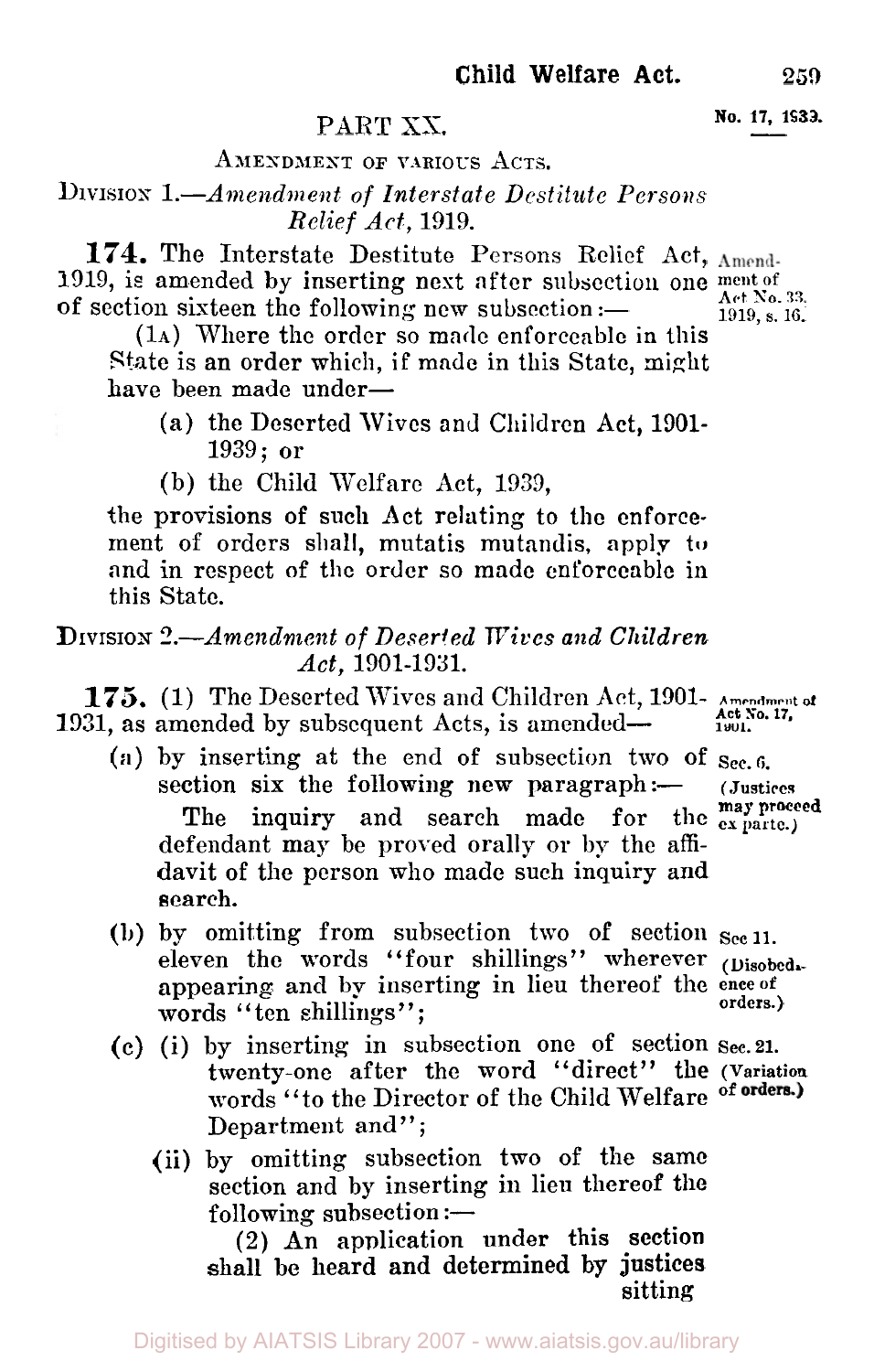**No. 17, 1939. Solution** is sitting at a place agreed upon by the parties or at the place where the order the subject of the application was made :

> Provided that the justices may postpone the hearing of the application and direct that it shall be heard and determined by justices sitting at some other place specified by them and appoint a day for the hearing.

(2) The Deserted Wives and Children Act, 1901- 1931, as amended by subsequent Acts including this Act, may be cited as the Deserted Wires and Children Act, 1901-1939.

## DIVISION *3.-Amendment of the Criminal Appeal Act of*  1912.

Amendment 176. The Criminal Appeal Act of 1912 as amended of Act No. **by subsequent Acts is amended by omitting from section** 16, 1912. **5p** the words "A count of quarter sessions may submit 5B the words "A court of quarter sessions may submit any question of law arising on any appeal coming before (Case stated any question of *law arising* on any appear coming before from Quarter it" and by inserting in lieu thereof the words "A chair-<br>Sessions.) man of quarter sessions may submit any question of law **Sessions.)** man of quarter sessions may submit any question of **law**  arising on any appeal to a court of quarter sessions coming before him."

## DIVISION 4.-*Amendment of Public Instruction (Amendment) Act,* 1916.

**177.** The Public Instruction ( Amendment) Act, 1916, is amended-

- (a) by omitting from subsection one of section two the definition of "The Court" and by inserting in lieu thereof the following definition :-
	- "The Court" means **a** children's court established under the Child Welfare Act, 1939, and includes a stipendiary or police magistrate or justices exercising the jurisdiction of a children's court.
- (b) (i) by omitting from subsection one of section Sec. 4. (b) (1) by omitting from subsection one of section<br>
(Compulsory four the word "seven" and by inserting in<br>
attendance lieu thereof the word "six";<br>
at school.)

(ii)

**Sec. 5B.** 

**Sec. 4. (Compulsory** 

**of Act** *So.* 

**Sec. 2.** 

- **(Interpre-** $\frac{1}{1}$
- **Amendment**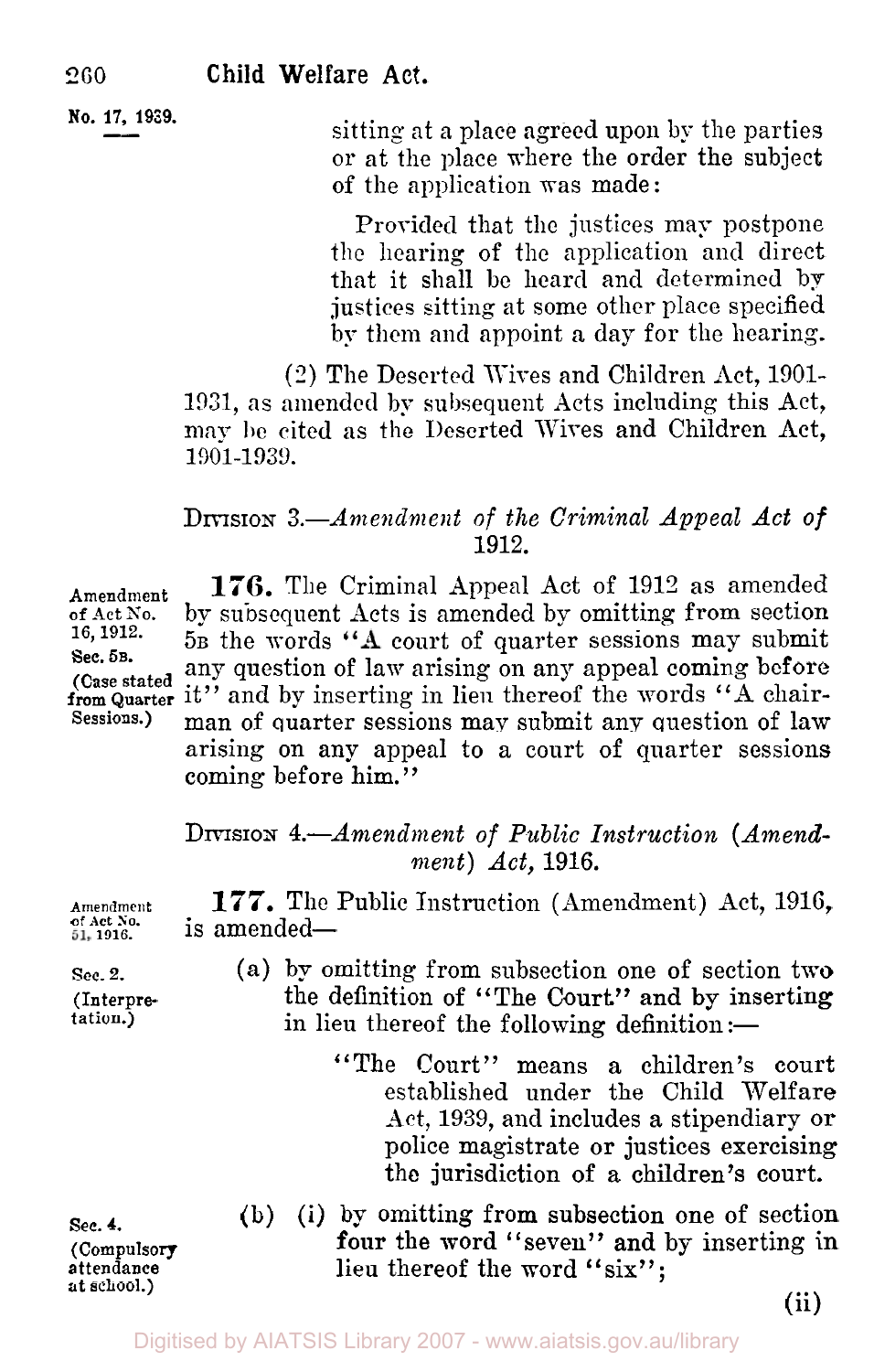- (ii) by omitting from subsection two of the  $x_0$ . **17, 1939.** same section the word "seven" and by inserting in lieu thereof the word "six";
- (iii) by omitting paragraph (a) of subsection four of the same section;
- (iv) by inserting in paragraph (c) of the same subsection after the word "Minister" the words "or any officer authorised by him";
- (c) (i) by inserting in section six after the word *Sec. 6.*  by inserting in section six after the word -<br>"Minister" the words "or any officer autho- (Exemption rised by him":
	- (ii) by inserting at the end of paragraph (c) of the same section the following word and  $new$  paragraph :-

- (d) that the child is of the age of thirteen years or more, and has received **a**  certificate in the form of Schedule One, and that the home conditions are such as to warrant exemption.
- (d) (i) by inserting in subsection one of section **Sec. 8.**  eight after the words "it may" the words (Truants.) "release the child on probation on such terms and conditions as may be applicable under the Child Welfare Act, 1939, to a neglected or uncontrollable child or young person or juvenile offender released on probation under that Act, or as the court may, in any special case, think fit, and for such period of time as the court may think fit, or may";
	- (ii) by inserting **at** the end of the same section the following new subsection: $\leftarrow$

(5) If **a** child, who has been released upon probation, breaks or is reasonably suspected of having broken the terms or conditions of his release, the court at any time by notice given in such manner as the court shall direct, to the parent or guardian of such child, or to the child himself, may direct that such child appear or be brought before

or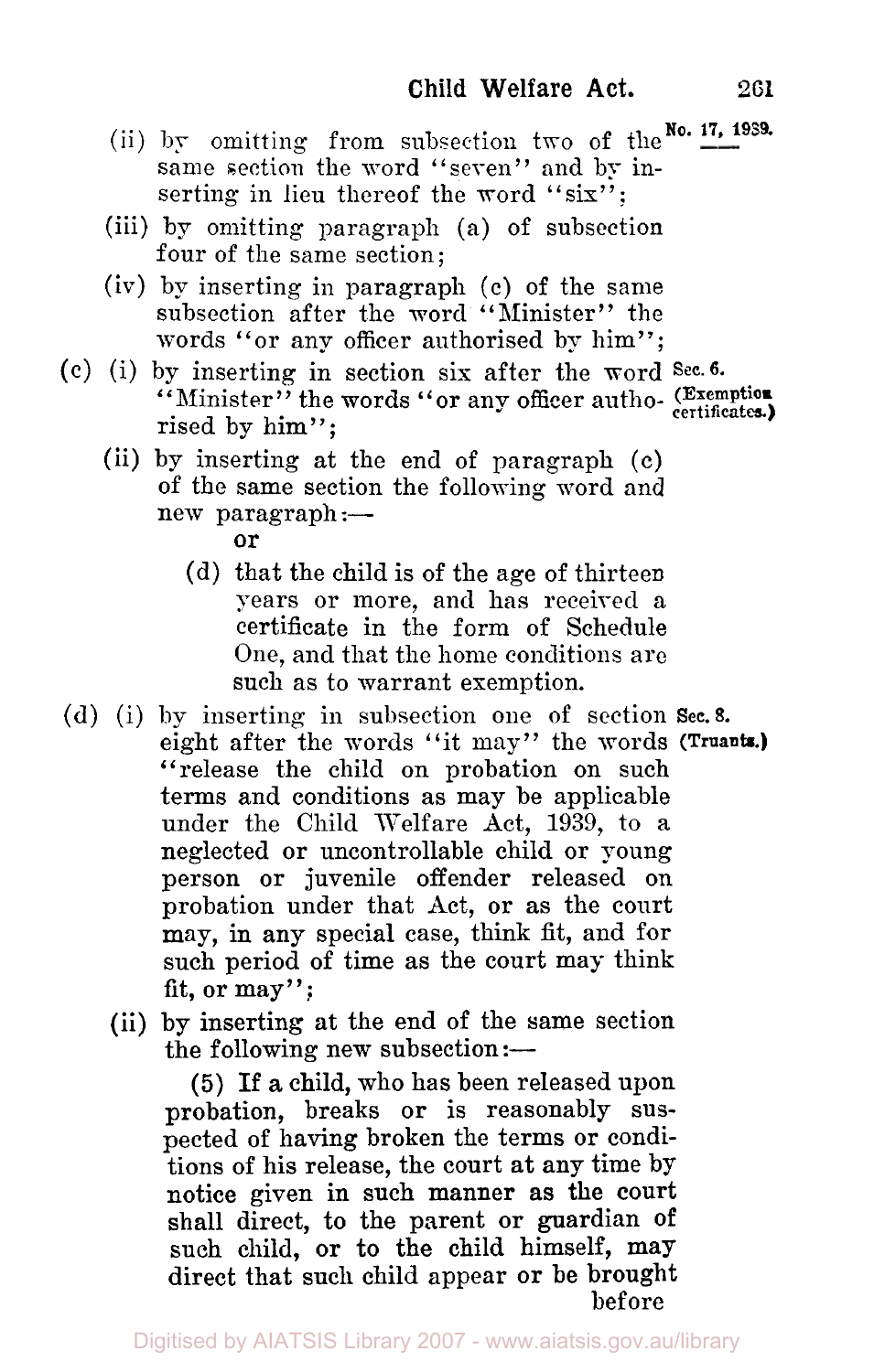**No. 17, 1939.** 

before such court at a time and place named in the notice; and if such child does not so appear or is not so brought before the court, it may issue a summons for the appearance of such child, or if the circumstances so require issue a warrant for the apprehension of such child.

If it be proved that such breach has occurred, the court may deal with the child in the same manner as if he had not been released upon probation.

- (e) by omitting from subsection two of section nine the words and figures "the Infant Protection Act, 1904," and by inserting in lieu thereof the words and figures "Part XII of the Child Welfare Act, 1939";
- (f) (i) by omitting from subsection one of section ten the word "seven" and by inserting in lieu thereof the word "six";
	- (ii) by omitting from subsection two of the same section the word "seven" and by inserting in lieu thereof the word "six";
- (g) by omitting from section fourteen the word "seven" and by inserting in lieu thereof the word "six";
- (h) by omitting from section fifteen the word seven" and by inserting in lieu thereof the **"**  word "six";
- (i) by omitting section twenty, and by inserting in lieu thereof the following section :-

*20.* (1) Any person appointed by the Minister for the purpose may in writing authorise any other person to institute and conduct proceedings or prosecutions under this Act.

**(2)** An averment in any complaint or information made or laid under the provisions of this Act that any person has been so appointed by the Minister and that the complainant or informant has been so authorised shall be prima facie evidence of the facts alleged.

**Sec.** 9. **(Recovery**  of *cost*  **of mantenance of**  institution.)

*Sec.* **10. (Registra**tion **of schools.)** 

**Sec. 14. (Form of return to be filled in by parent.)** 

**Sec. 15. (Attendance officer authorised by Minister may accost children.)** 

**Substituted**  s. **20.** 

**Proceedings.**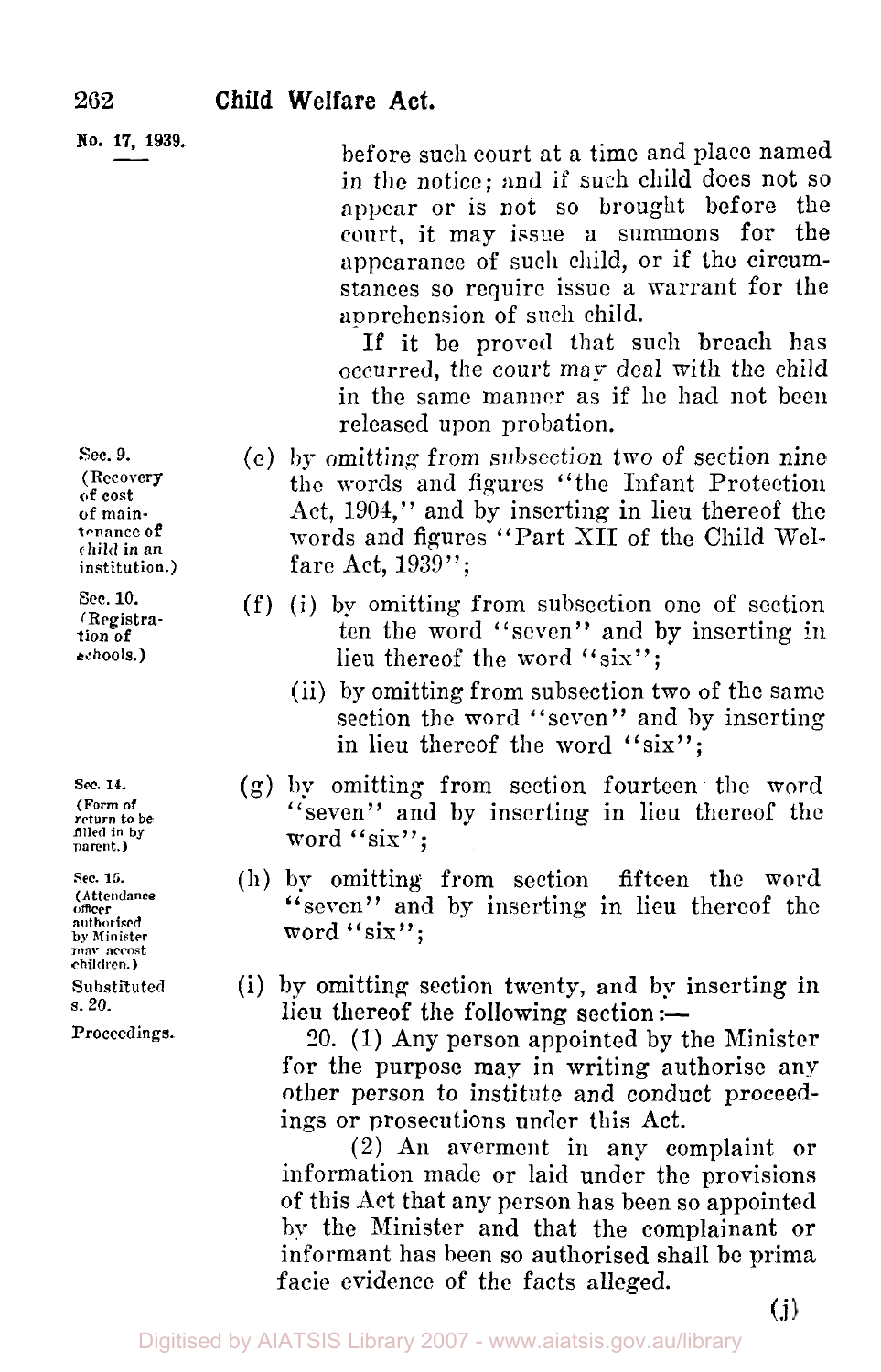- (j) (i) by omitting from Schedule Two the words  $\frac{N_0$ . 17, 1939. "scholars between the ages of seven" and Schedule by inserting in lieu thereof the words "children between the ages of six";
	- (ii) by omitting from the same Schedule the words "other scholars" and by inserting in lieu thereof the words ''other children";
- **(k)** by omitting from Schedule Three the word **Schedule**  "seven" and by inserting in lieu thereof the Three. word "six."

## DIVISION *5.--Amendment of Venereal Diseases Act,* 1918,

- **178.** The Venereal Diseases Act, 1918, is amended— Amend
	- **ment of**  (a) by inserting at the end of section two the fol- **Act No. 46,**<br>
	lowing definition :--
		- **(Defini-**
		- Young. person '' means a person **who** has **tions.:**  attained the age of sixteen years and is under the age of eighteen years.
	- (b) by inserting, in sections eleven and sixteen, after **Sees. <sup>11</sup>** the word "child" wherever occurring the words and 16. or young person." **"**

## DIVISION *6.-Amendment of Pawnbrokers Act,* **1902.**

- **179.** The Pawnbrokers Act, 1902, is amended-<br> **179.** The Pawnbrokers Act, 1902, is amended-<br> **Amendment** 
	- (a) by omitting from section twenty-four the words Sec. 24. "fourteen years" and by inserting in lien **(Pledges not**  thereof the words "sixteen years";
- **of Act No. 66.** *1902.*  **to be taken from children.)** 
	- (b) by omitting from the same section the words "ten pounds" and by inserting in lieu thereof the **words** "twenty-fire pounds."

## **DIVISION** *7.-Amendment of Second-hand Dealers and Collectors Act,* 1906

**180.** The Second-hand Dealers and Collectors Act, **of act by the Second-hand Dealers** and Collectors Act, **of act by the Second-**1906, as amended by subsequent Acts, is amended-

(a) by omitting from paragraph five of section nine Sec. 9. (Old wares the words "fourteen years" and by inserting in  $_{\text{pot to be}}^{\text{tot to be}}$ <br>lieu thereof the words "sixteen years": lieu thereof the words "sixteen years"; **(b)** 

**Amendment**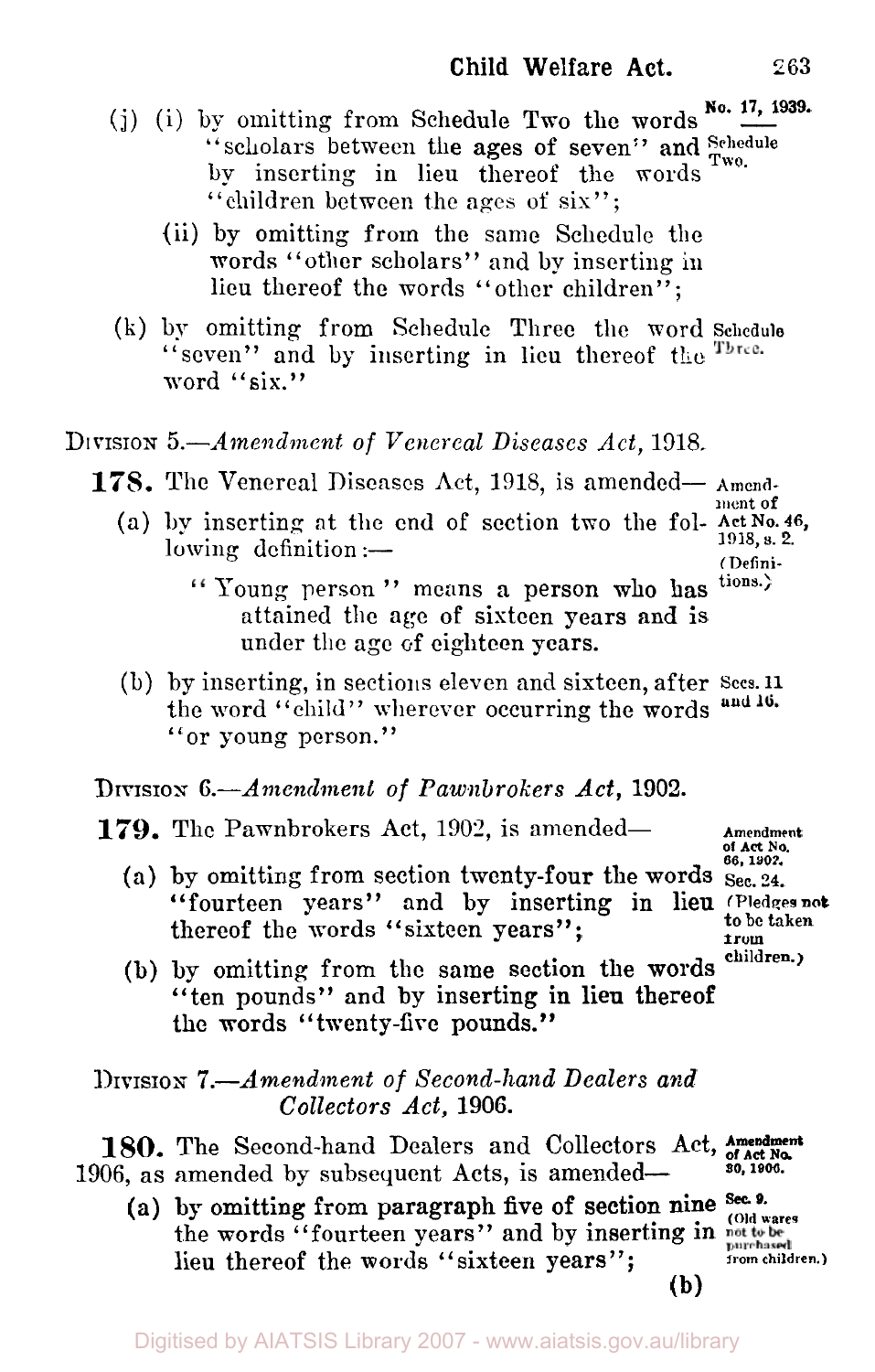**(Collector's licenses.) Schedule** 

Amendment of Ant No. 40, 1900. Sec. 429. (Sentences.

Juvenile Offenders.)

- **No. 17, 1939.** (b) by omitting from subsection two of section ten<br>sec. 19. (b) by omitting from subsection two of section ten the words "fourteen years" and by inserting in lieu thereof the words "sixteen years";
- **Fifth** Schedule the words seasine.<br>(Fourteen years" and by inserting in lieu thereof the words "sixteen years." **pplication for**

DIVISION *8.-Amendment of Crimes Act,* 1900.

**181.** The Crimes Act, 1900, as amended by sub sequent Acts, is amended-

- (a) by omitting from subsection one of section four<br>hundred and twenty-nine the words "a hundred and twenty-nine the words reformatory school under the provisions of any Act relating to reformatory schools" and by inserting in lieu thereof the words "an institution constituted and established under the Child Welfare Act, 1939."
- **(b)** by omitting from subsection two of section four hundred and twenty-nine the words and figures " $s$ ixty-five, sixty-six, sixty-seven and sixtyeight of the Child Welfare Act, 1923" and by inserting in lieu thereof the words and figures, "eighty-eight, eighty-nine, ninety-three and ninety-four of the Child Welfare Act, 1939."

## SCHEDULES.

## See. 3 (1). **FIRST SCHEDULE.**

| Date of Act. |  |  | Name of Act.                                                                     | Extent of repeal. |
|--------------|--|--|----------------------------------------------------------------------------------|-------------------|
|              |  |  | Act No. 15, 1901 Infant Convicts Adoption Act, The whole.<br>1901.               |                   |
|              |  |  | Act No. 21, 1923. Child Welfare Act, 1923  The whole.                            |                   |
|              |  |  | Act No. 69, 1924 Child Welfare (Amendment) The whole.<br>Act, 1924.              |                   |
|              |  |  | Act No. 23, 1925 Widows' Pensions Act, 1925  Section 4.                          |                   |
|              |  |  | Act No. 24, 1930 Government Relief Administra- Section 7, sub<br>tion Act, 1930. | section 2.        |

## **SECOND**

# 264 **Child** Welfare **Act.**

## Digitised by AIATSIS Library 2007 - www.aiatsis.gov.au/library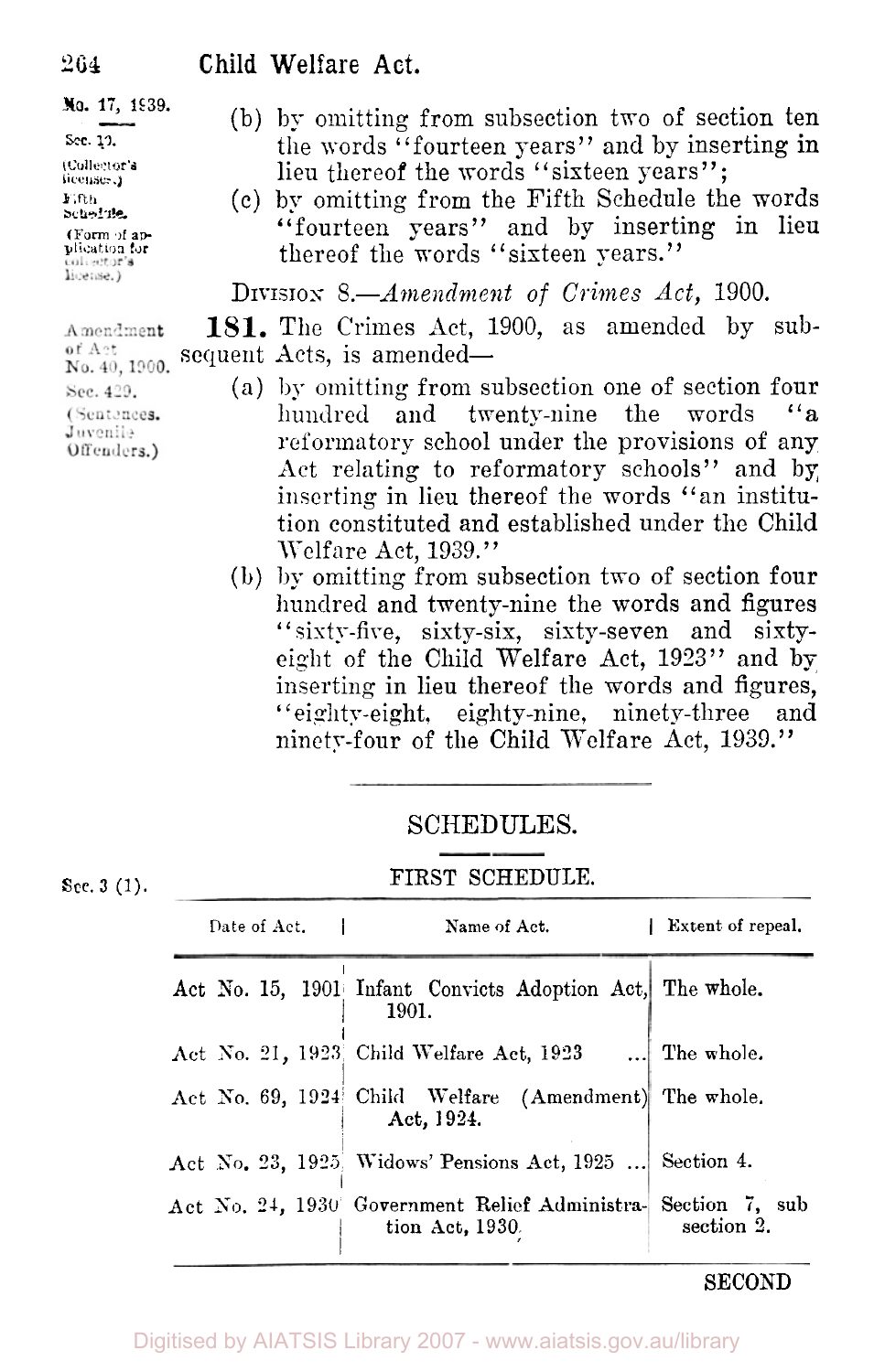## Conveyancing (Amendment) **Act.** 265

## SECOND SCHEDULE. **No. 17, 1939.**

**See.** 129. CHILD WELFARE ACT, **1939,** *s.* 129.

Child Welfare Department, Education Building,

Bridge-street, Sydney.

 $Case No...$ 

*V.*  Complainant. Defendant. To I, **of do** hereby authorise you to pay to the Director, Child Welfare Department, on behalf of the Minister of Public Instruction, all moneys nom held or hereafter received by you in pursuance of the order whereby the abovenamed **is** liable to contribute towards the maintenance of his

I also authorise the Minister, in his discretion, to recoup the funds **of** the Child Welfare Department from the payments received in pursuance of the order to an amount not exceeding any allowances made or the cost of any services provided by that Department.

This authority is to remain in force until the Minister notifies you that he deems it no longer necessary to operate under this authority.

Signed ............. this .............. day of ............. 19.. Witness.................. (Signature.)

# CONVEYANCING (AMENDMENT) **ACT.**

# **Act NO. 1939.**

An Act to amend the Conveyancing Act, 1919- **George VI.**  1938, in certain respects; to validate certain No. 18, 1939. matters.; and for purposes connected therewith. [Assented to, 24th October, 1939.]

**BE**